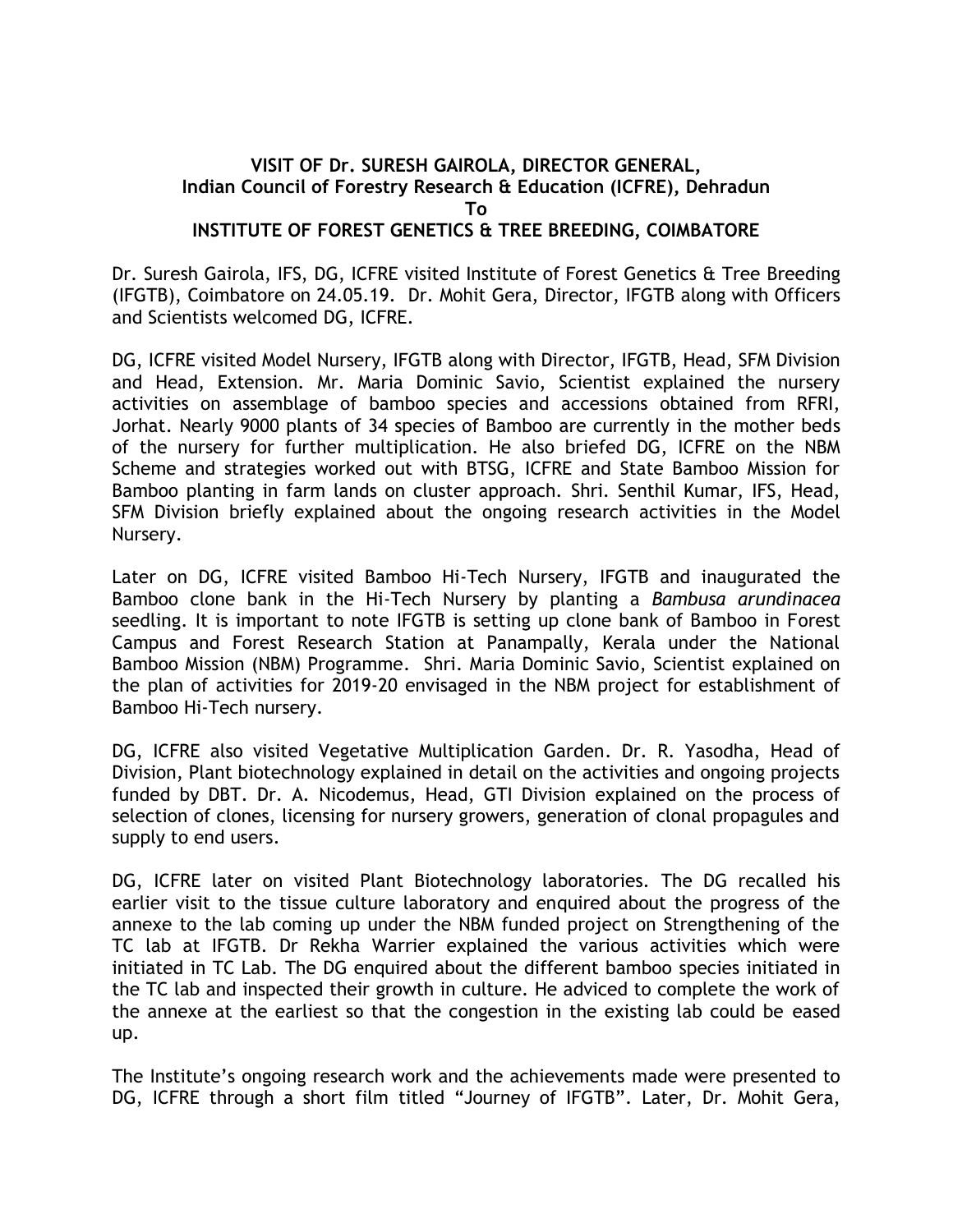Director, IFGTB made a brief presentation on the salient research works carried out under Externally Aided Projects (EAP) and action plan vis-a-vis the National priorities. His presentation focused on the products and technologies developed by IFGTB and the efforts taken for popularizing the technologies and proposed plan for transfer of technologies for various stakeholders. Highlights of important projects won recently were made and concerned Scientists specifically on the salient works carried out and proposed their action plan. During the interaction with the Heads of the Division, Officers and Scientists, Dr. Suresh Gairola, DG, ICFRE appreciated the achievements made by IFGTB in the recent past and need for improving on the good reputation it has among stakeholders within the country.

On the occasion, DG, ICFRE released a Book on "**Insect Pests of Medicinal plants and their Management"**, authored by Dr. John Prashanth Jacob, Scientist & Dr. Rekha Warrier, Scientist, Mobile App on "**Forest Tree Diseases"** in Tamil by IFGTB ENVIS-RP supported by Dr. V. Mohan, Scientist, and the Proceedings of the National Workshop on "**Securing Wood Demand though Enhancing Productivity of Planted Forest**" by Shri. A. Mayavel, Scientist.

In the afternoon, DG, ICFRE visited Karunya University campus field area and inspected clonal trials of Eucalyptus camaldulensis and genetic gain trail of *Eucalyptus camaldulensis* and *Eucalyptus tereticornis* and similar trials of Casuarina.

Later on DG, ICFRE & Director, IFGTB along with team of officers and scientists called on Sadhguru Shri Jaggi Vasudev at the Isha Yoga Centre, Coimbatore and apprised him on NAEB, MoEF&CC funded national project on "Preparation of DPR for 9 major river of India through Forestry Intervention" being executed by ICFRE and informed him the objective of the project and presented a copy of the project. Sadhguru appreciated the project and wished ICFRE the success in this endeavors. Sadhguru presented a copy of "**Revitalization of rivers in India**" to DG, ICFRE. The meeting also focused on the key role of Civil Society in rejuvenation of river systems. Prior to the meeting with Sadghuru, Shri Anand Ethirajulu, Project Director in Isha Outreach Programme on 'Rally for Rivers' briefed about the works undertaken by Isha to revitalize River Wghadi in Yavatmal District in Eastern Maharashtra by converging exiting schemes of the Govt. of Maharashtra.

> **Director** IFGTB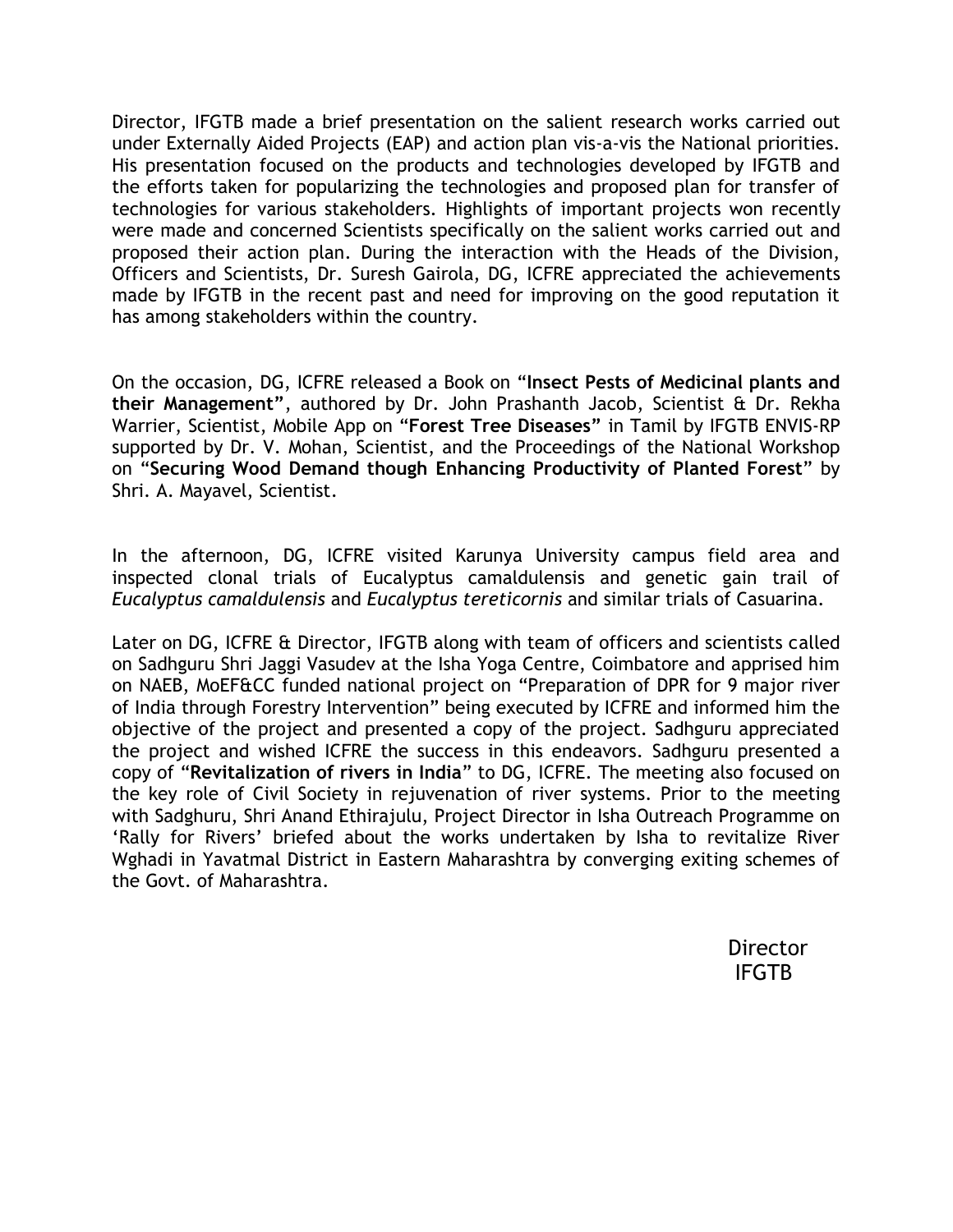

Dr. Suresh Gairola, IFS, DG, ICFRE visiting "Augumentation of Bamboo mother plants" nursery





DG, ICFRE visiting the Model Nursery, IFGTB Planting by DG, ICFRE at Bamboo Hi tech nursery